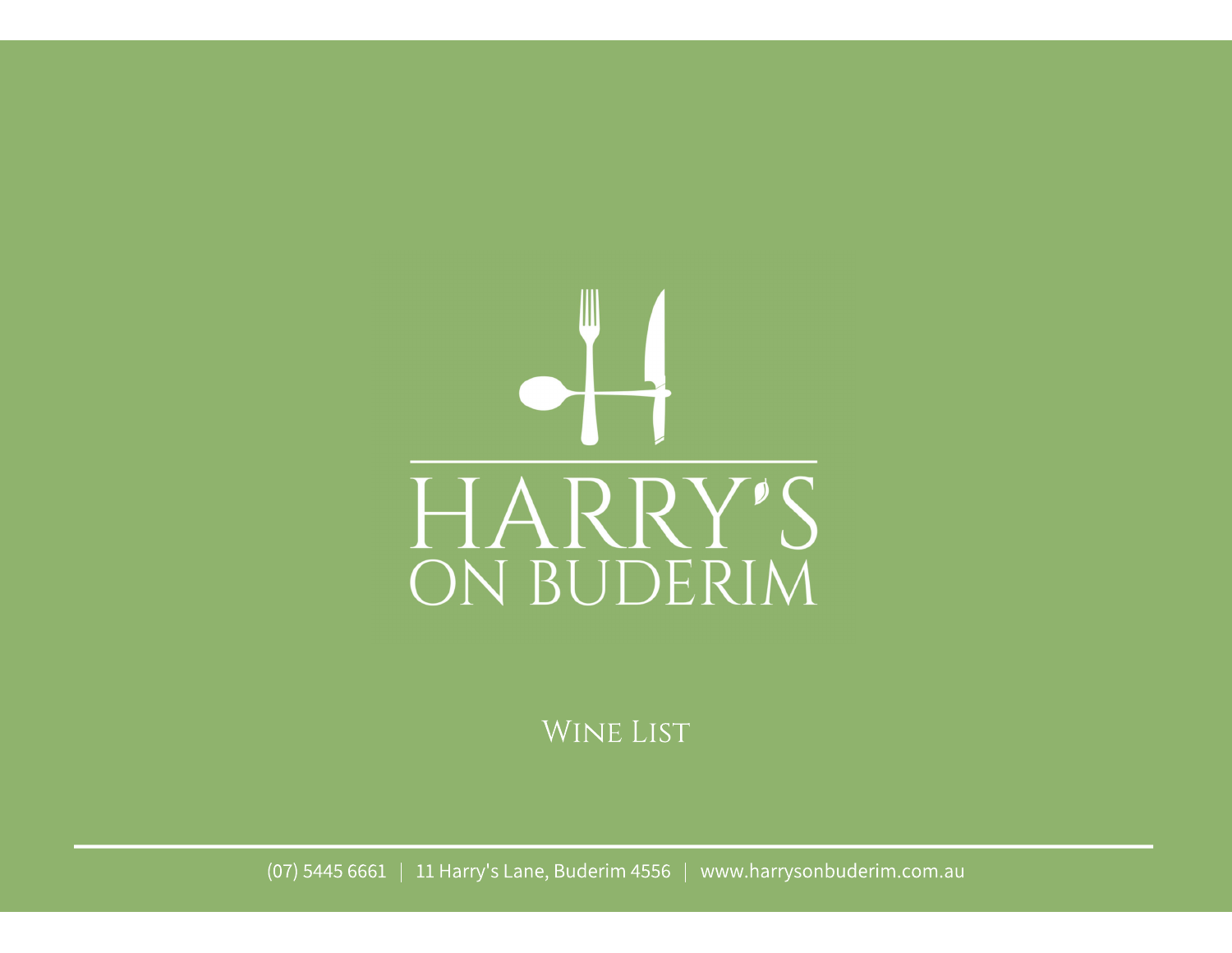# INDEX

| History about Harry's on Buderim   | page 1  |
|------------------------------------|---------|
| All about the chef                 | page 2  |
| Spirits & Aperitifs                | page 3  |
| Beers & Cocktails                  | page 4  |
| Wines by the glass                 | page 5  |
| <b>Brockenchack Wines</b>          | page 6  |
| <b>Bubbles, White Varietals</b>    | page 7  |
| Sauvignon Blanc & Chardonnay       | page 8  |
| Rosé, Pinot Noir, Gamay & Merlot   | page 9  |
| Red Varietals & Cabernet Sauvignon | page 10 |
| Shiraz & Dessert Wines             | page 11 |
| Reserve List                       | page 12 |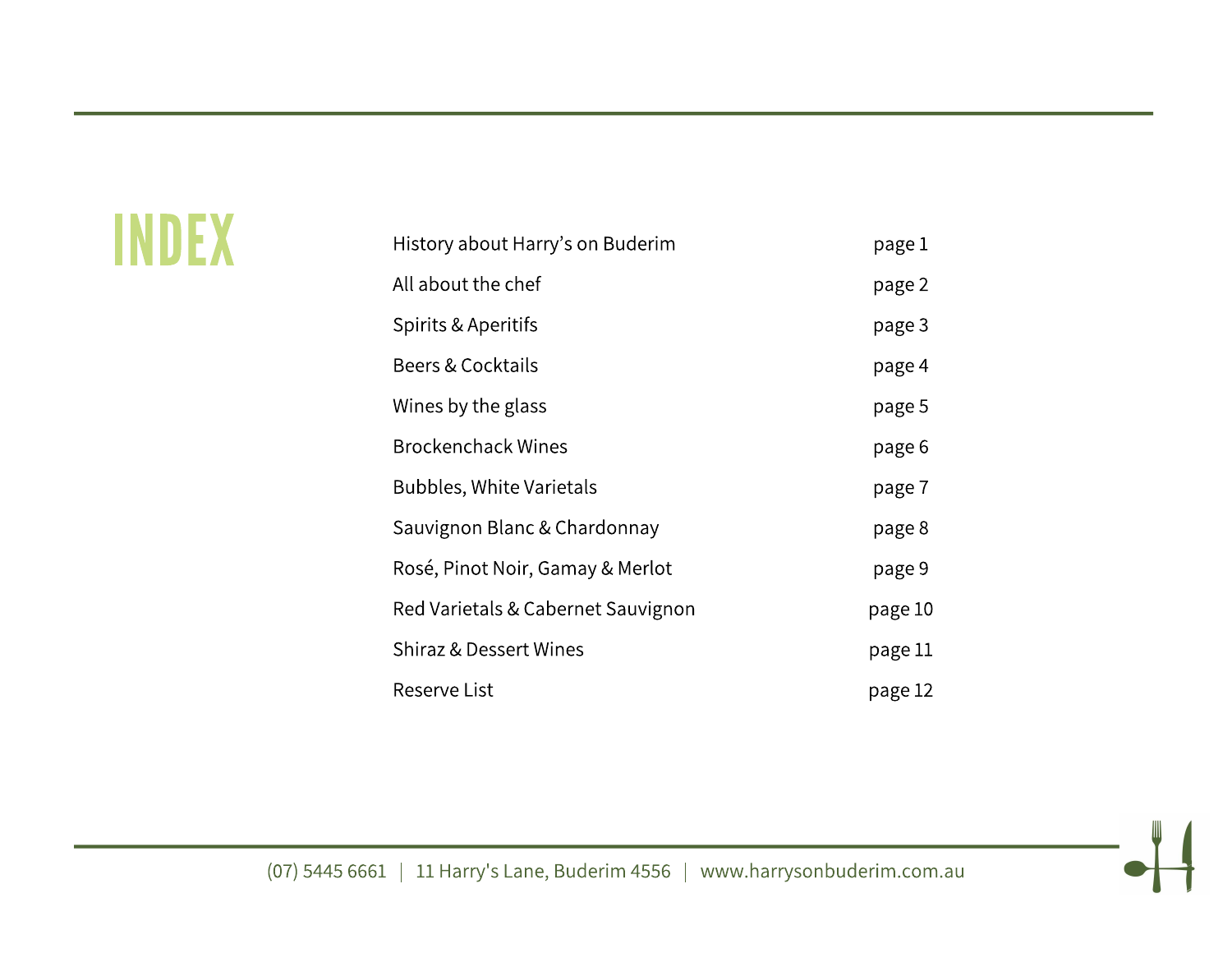# **ABOUT HARRY'S ON BUDERIM**

The original building was constructed in 1880 by Harry Board, a carpenter and coffee grower. In 1901 he decided to open his home, then at 75 William Street, to visitors, so becoming the first guesthouse to operate in Buderim.

The Simpson family bought the property in the 1920's and called it home until the 1960's. A succession of families lived in the old house over the next thirty years, until tenants Eric and Lyn Moses finally brought it to the attention of the Maroochy Shire Council. The then owners, Brian and Victoria Kimbell, donated the house to the people of Maroochy Shire in 1990 and, in 1991, Harry's was relocated to the Buderim Forest. Renovation took place over the next few years, the Maroochy Shire Council returning it, as much as possible, to its original state.

Harry's Restaurant has been operating since 1994 and the wide verandas, once again, welcome diners, as they did in Harry Board's day. In 2018 Stuart Bell became the new owner of Harry's, after relocating from Victoria to the Sunshine Coast and today the iconic house can boast a fine dining Queensland experience.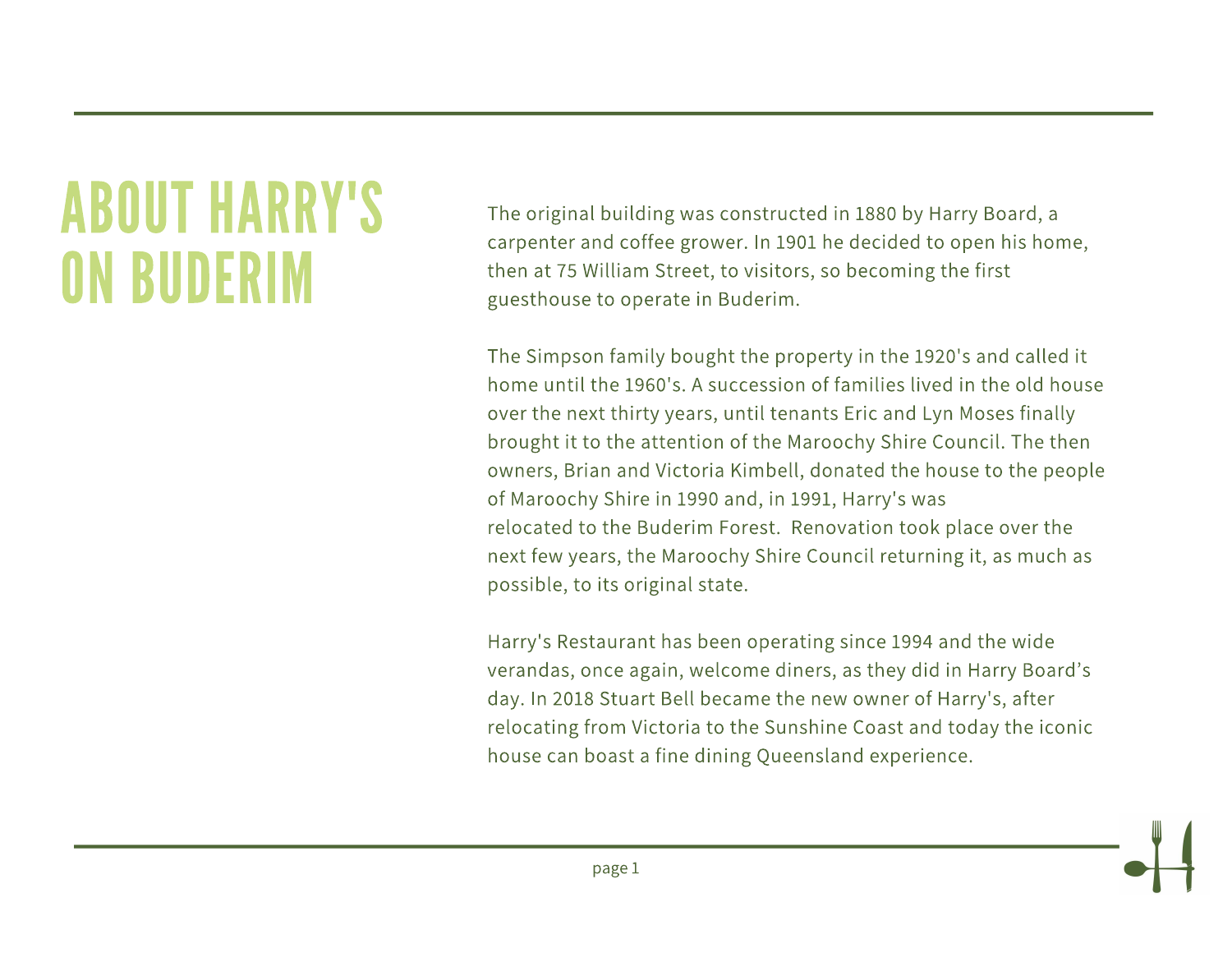# **ABOUT THE** CHEF

Stuart Bell has 30 years industry experience, having worked for Paul Bocuse, Philippe Mouchel, Jacques Reymond, The Windsor Hotel in Melbourne and Michelin Star Restaurants in Europe. Stuart is a two hatted chef with The Good Food Guide 2018.

Whilst in his last role as Head Chef at Ten Minutes By Tractor Restaurant & Winery on the Mornington Peninsula in Victoria, Stuart raised the profile of the restaurant by achieving Two Chefs Hats from The Age Good Food Guide which he retained for 6 years.

Stuart decided to move to the Sunshine Coast in 2018 to take over the reins at the iconic restaurant "Harry's on Buderim", the old Queenslander poignantly reminding Stuart of previous restaurants where he had worked, also set in historic houses.

Stuart is determined to use as much local produce as possible, be it from local farmers or suppliers and with the abundance available on the Sunshine Coast, the choices are limitless. Stuart creates seasonal menus and monthly degustation events.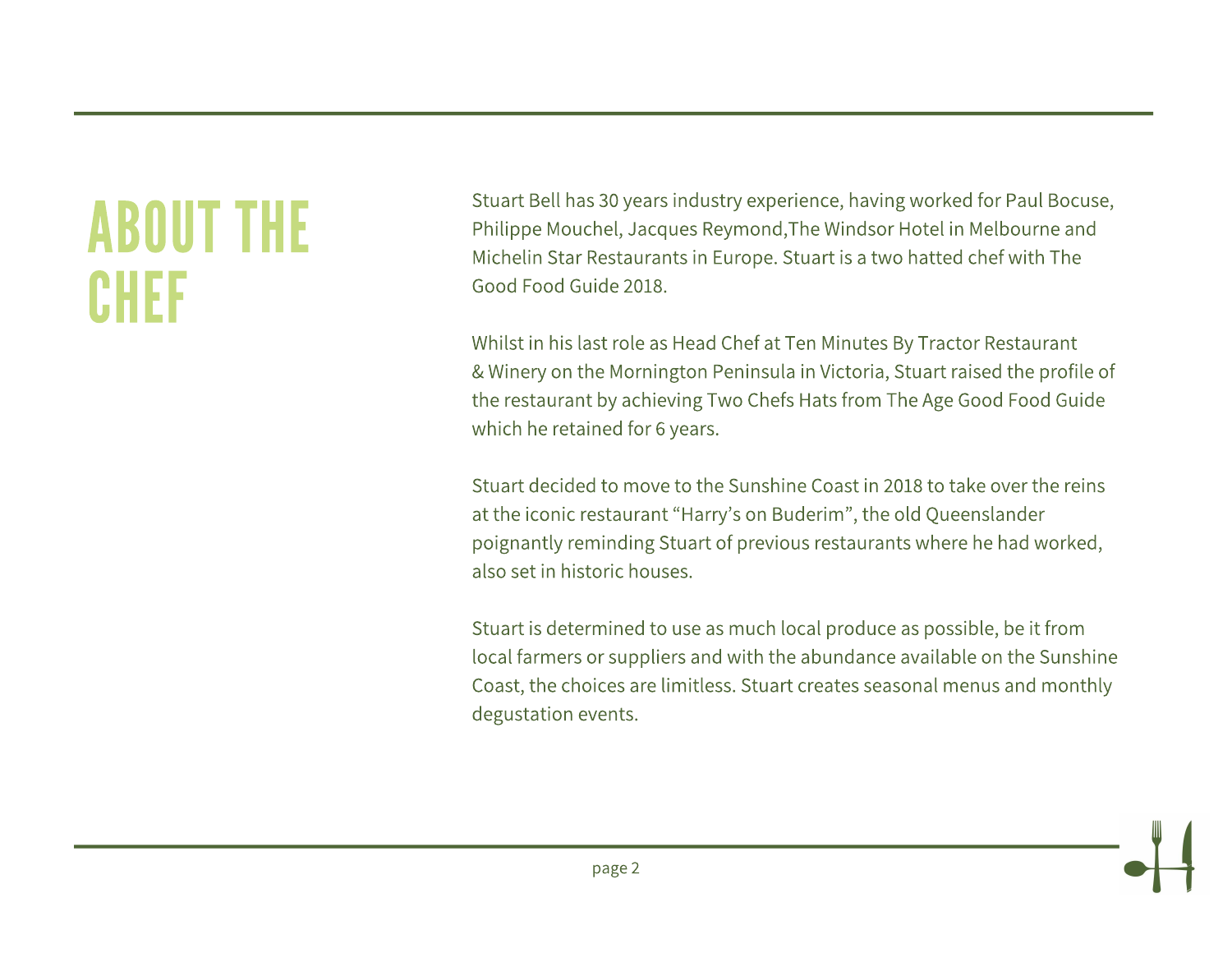# SPIRITS & APERITIFS

| SPIRITS                                      | 30 <sub>ML</sub> |
|----------------------------------------------|------------------|
| <b>Gordans Gin</b><br>England                | 11               |
| <b>Gin Tread Softly</b><br>Victoria          | 14               |
| <b>Gin Roku</b><br>Japan                     | 14               |
| <b>Gin Ink</b><br>Tumbulgum                  | 14               |
| <b>Malfy Blood Orange Gin</b><br>Italy       | 14               |
| Vodka Absolut<br>Sweden                      | 12               |
| Whisky Auchentoshan American Oak<br>Scotland | 18               |
| <b>Whisky Monkey Shoulder</b><br>Scotland    | 18               |
| <b>Whiskey Jack Daniels</b><br>America       | 12               |
| <b>Rum Bundaberg</b><br>Bundaberg            | 12               |
| Rum Ron Zacapa<br>Guatemala                  | 16               |

| Whisky Chivas Regal 15 yr<br>Scotland   | 14 |
|-----------------------------------------|----|
| Whiskey Laphroaig 10 yr<br>Scotland     | 16 |
| Whiskey Glenfiddich 12 yr<br>Scotland   | 14 |
| Brandy Klipdrift<br>South Africa        | 12 |
| <b>Cognac Raymond Ragnaud</b><br>France | 16 |
|                                         |    |

#### LIQUERS **30ML Amarula**<br>South Africa  $10\,$ **Tia Maria** 12 Italy Midori Melon<br>Mexico  $10<sup>°</sup>$ Kahlua<br>Mexico 12 Cointreu  $14$ France

#### APERITIFS **30ML**

| Pernod<br>France                 | 8  |
|----------------------------------|----|
| Pimms<br>Italy                   | 8  |
| Campari<br>Italy                 | 8  |
| <b>Tequilla Sierra</b><br>Mexico | 12 |

#### FORTIFIED & **DIGESTIVES**

**30ML** 

| Tia Maria Coffee liqueur<br>Italy                 | 12 |
|---------------------------------------------------|----|
| Amaro Montenegro<br>Italy                         | 12 |
| Valespino El Candado Pedro<br>Spain               | 12 |
| <b>Galway Pipe Grand Tawny</b><br>South Australia | 12 |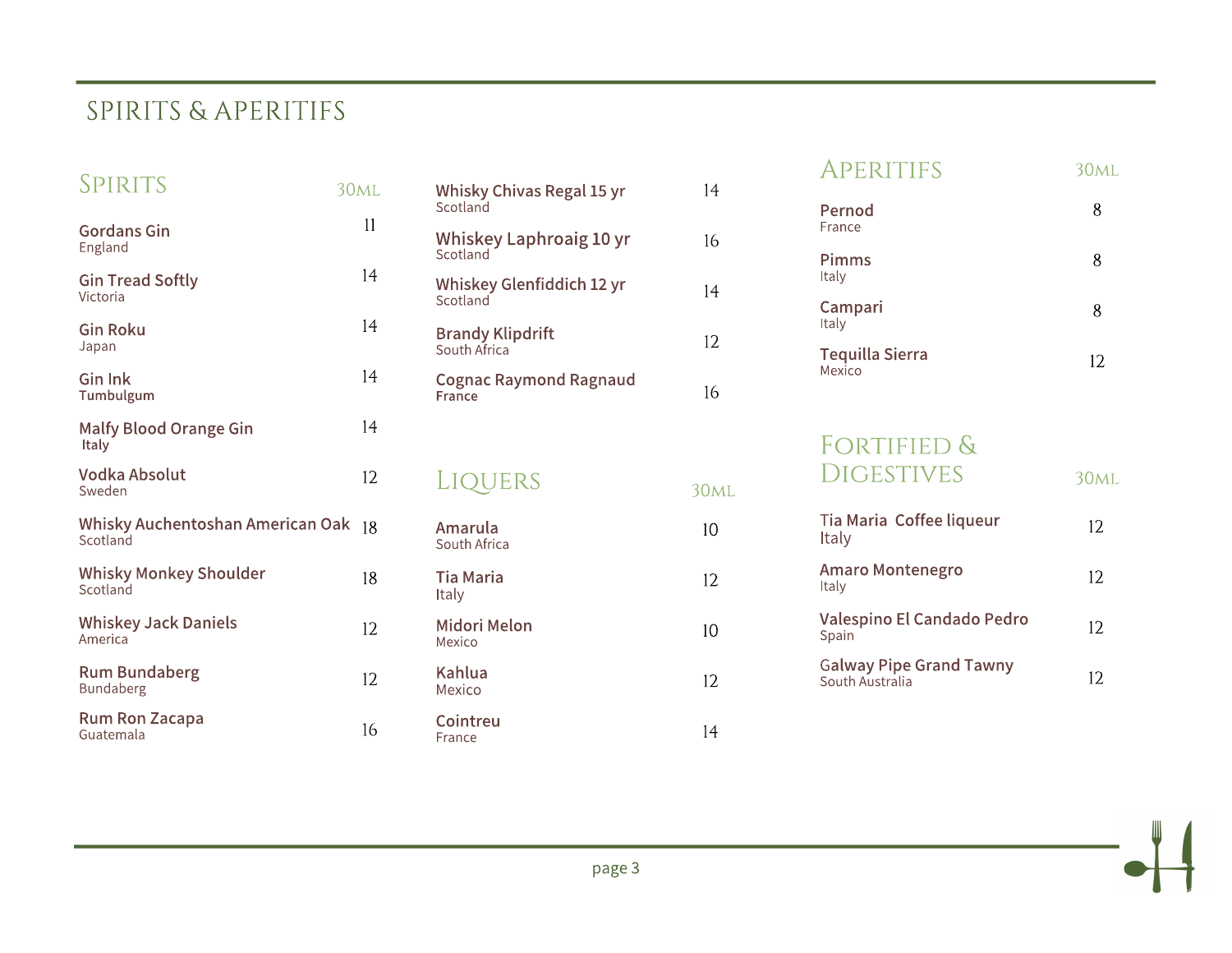# BEERS, COCKTAILS AND SOFT DRINKS

#### BEERS

| <b>Cascade Light</b><br>Tasmania 330ml 2.7%                       | 8  | 10 T<br>Quee         |
|-------------------------------------------------------------------|----|----------------------|
| <b>Sunshine Coast Brewery Summer Ale</b><br>Queensland 330ml 3.5% | 12 | Sun<br>Quee          |
| Your Mates Larry's Pale Ale<br>Queensland 375ml 4.8%              | 14 | Blac<br>Quee         |
| <b>Your Mates Sally IPA</b><br>Queensland 330ml 6%                | 14 | Blad<br>Quee         |
| <b>Sunshine Coast Brewery Pilsner</b><br>Queensland 330ml 3.7%    | 12 | Hol,<br>Victo        |
| Land & Sea Japanese Rice Lager<br>Queensland 4.4%                 | 10 | СI                   |
| Diablo Ginger Beer<br>Queensland 330ml 4.2%                       | 14 | Sun<br>Victo         |
| Moffat BeachTrilogy Best IPA<br>Queensland 375ml 7%               | 12 | Sun<br>Met<br>Quee   |
| Corona<br>Mexico 355ml 4.5%                                       | 10 | Sun<br>Adel          |
| Heads Of Noosa Japanese Lager<br>Queensland 330ml 4.6%            | 12 |                      |
| <b>Stalwart Golden Ale</b><br>Queensland 375ml 4.7%               | 12 | Soft<br>Coke<br>Ging |
| Peroni                                                            | 10 | Spar                 |
| Italy 330ml 5.1%                                                  |    | East<br>Orar         |

| 10 Toes Vanilla Porter Ale<br>Queensland 375ml 5.8%                           |   | 12                         |                      |
|-------------------------------------------------------------------------------|---|----------------------------|----------------------|
| <b>Sunshine Coast Brewery Porter Ale</b><br>Queensland 330ml 4.8%             |   | 12                         | Ha<br>Pa             |
| <b>Blackflag Brewing Tropical Pale Ale</b><br>Queensland 375ml 4.7%           |   | 12                         | Αr<br>Lir            |
| <b>Blackflag Brewing Kick Ons</b><br>Queensland 375ml 3.5%                    |   | 12                         | Βι<br>An             |
| Holgate Love All Alcohol Free Pale Ale<br>Victoria 330ml                      |   | 8                          | C <sub>l</sub><br>Ro |
| CIDERS                                                                        |   |                            |                      |
| <b>Sunshine Coast Apple Cider</b><br>Victoria 330ml 4.8%                      |   | 10                         | O١<br>Ov             |
| <b>Sunshine Coast Brut</b><br><b>Methode Traditionelle</b>                    |   | 49                         | Pi<br>Pir<br>Le      |
| Queensland 750ml 8%<br><b>Sunshine Coast Perry Cider</b><br>Adelaide Hills 5% |   | 12                         | An<br>No             |
| SOFT DRINKS & HOT BEVERAGE                                                    |   |                            |                      |
| <b>Soft Drinks</b><br>Coke, Coke Zero, Sprite, Lemon Squash,                  | 5 | Montville                  |                      |
| Ginger Ale, Ginger Beer<br>Sparkling Water 750ml                              | 8 | <b>ARTEATH</b><br>Lavender |                      |

**t Coast Juices**<br>nge, Apple, Pineapple, Cranberry

#### COCKTAILS

| Harry's Star Martini<br>Passionfruit, Vanilla Vodka, Prosecco         | 20 |
|-----------------------------------------------------------------------|----|
| Apple Cosmopolitan<br>Lime, Sunshine & Son Vodka, Apple Juice         |    |
| <b>Butterscotch Sundae</b><br>Amarula, Butterscotch schnapps, Caramel |    |
| Cheffo's Negroni<br>Rosso, Blood Orange gin, Campari                  |    |
| <b>MOCKTAILS</b>                                                      |    |
| Ovant Grace<br>Ovant, Lime, Soda Water                                | 8  |
| <b>Pineapple Bliss</b><br>Pineapple juice, Lemonade, Grenadine        | 8  |
| Lemon, Lime & Bitters<br>Angostura Bitters, Lime, Lemonade            | 6  |
| Non Alcoholic Spritz                                                  | 8  |

|   | Montville Coffee                                                                                                    |  |
|---|---------------------------------------------------------------------------------------------------------------------|--|
| 8 | ARTEA THE TEA MERCHANT<br>Lavender Grey, Citrus Bliss, Turkish Delight,<br>Mint Fusion, Green Ginger, Classic Black |  |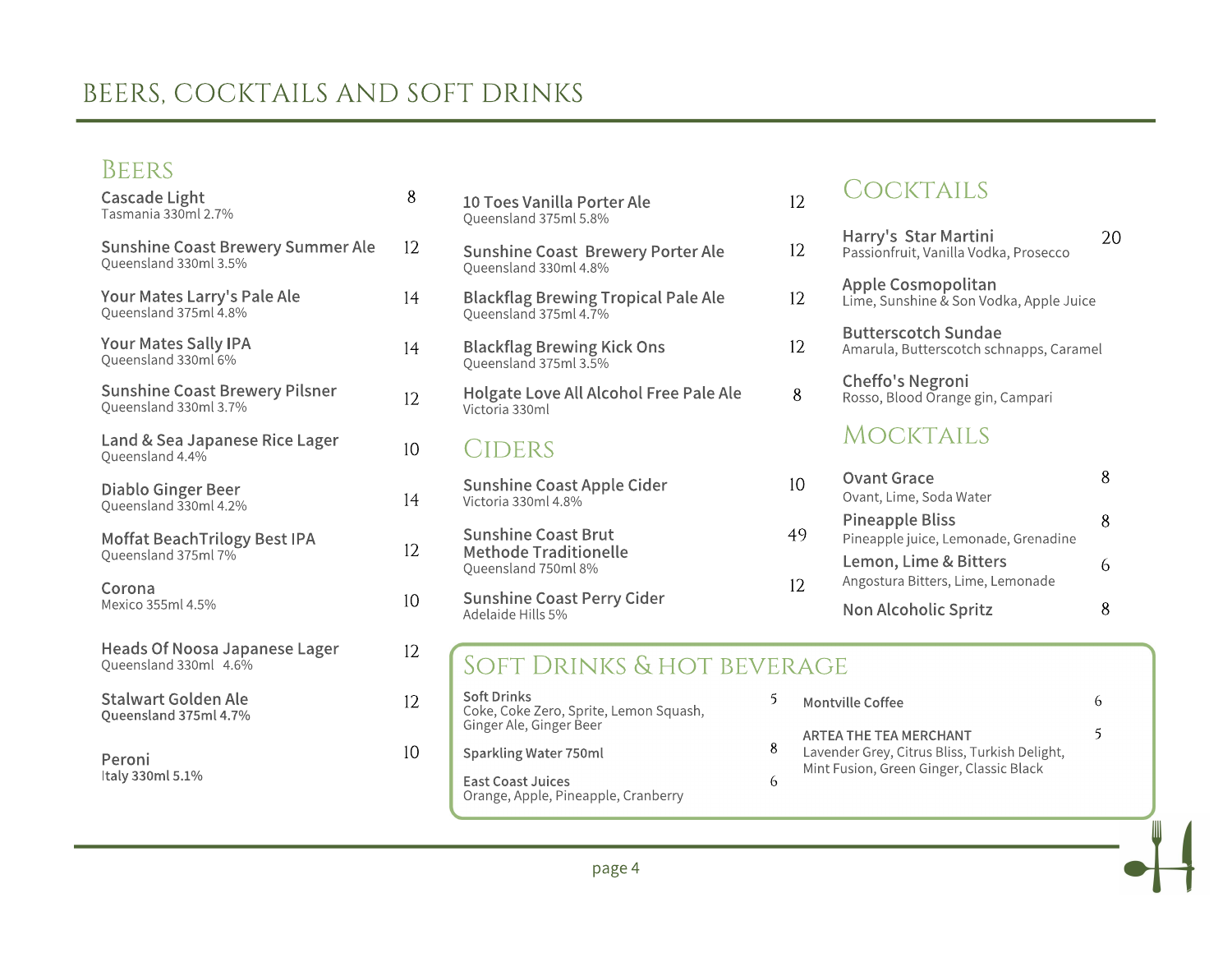# WINES BY THE GLASS

| SPARKLING                                                                                                          | G / B | <b>RED WINE</b>                                                                            | G / B |
|--------------------------------------------------------------------------------------------------------------------|-------|--------------------------------------------------------------------------------------------|-------|
| <b>NV Amadio Black Label Sparkling</b><br>Adelaide Hills SA<br>Crisp, stone fruits, fresh                          | 10/38 | 2019 Yarran Shiraz<br>Bendigo, VIC<br>Savoury, pepper, fruit                               | 12/42 |
| 2016 Stonier Brut<br>Mornington Peninsula, VIC<br>Complex, yeasty, fine bubbles                                    | 15/64 | 2019 Ottelia Sangiovese<br>Limestone Coast, SA                                             | 15/61 |
| <b>NV HandPicked Prosecco</b><br>Veneto, Italy<br>Fresh, balanced, Apricot, lively                                 | 12/55 | Raspberry, medium body, licorice<br>2019 Langmeil Blacksmith Cab Sav<br>Barossa Valley, SA | 15/62 |
| <b>NV Mojo Moscato</b><br>Willunga, SA                                                                             | 10/38 | Currants, oak, smooth, tobacco                                                             |       |
| Sweet, pink roses, musk<br>White Wine                                                                              | G / B | 2020 Louis-Jadot Beaujolais<br>Beaujolais, France<br>Raspberry, spice, clean               | 15/66 |
| 2021 Yarran Sauvignon Blanc<br>Riverina, NSW<br>Passionfruit, cut grass, tropical fruit                            | 10/38 | 2018 Handpicked Pinot Noir<br>Mornington Peninsula, VIC<br>Bright, vibrant, elegant        | 14/52 |
| 2020 You, Me And Pinot Grigio<br>Loxton, SA<br>Lime zest, peach, cherry Blossom                                    | 12/45 | 2018 Brockenchack Shiraz<br>Eden Valley, SA<br>Rich dark cherries, oak, smooth             | 14/55 |
| 2020 Amadio White Label Chardonnay<br>Adelaide Hills, SA<br>Tropical fruits, light, clean                          | 12/42 | <b>DESSERT WINE</b>                                                                        |       |
| 2020 Petaluma White Label Chardonnay<br>Adelaide Hills, SA<br>Stone fruit, citrus fruits, creamy                   | 14/62 | 2021 Heggies Botritis Riesling<br>Eden Valley, WA                                          | 15    |
| 2021 Watervale Mitchell Riesling<br>Clare Valley, SA<br>Dry finish, lemon lime, floral                             | 13/57 | Beeswax, floral, cardamom<br>2020 Semillon Pyment Semillon<br>Noosa Hinterland, QLD        | 10    |
| 2021 Mudhouse Sauvignon Blanc<br>Marlborough, NZ<br>Clean, vibrant, passionfruit                                   | 13/53 | Light, fresh, Funky<br><b>Dandelion Pedro Ximenez</b><br>Tanunda, SA                       | 12    |
| ROSÉ                                                                                                               |       | Elegant, smooth, well balanced                                                             | 16    |
| 2021 Unico Zelo Origami Rose<br>Clare Valley, Riverland, Adelaide Hills, SA<br>Strawberry, floral, fresh, aromatic | 13/49 | 2015 Yalumba Botritis Viognier<br>Eden Valley, WA<br>Peach, apricots, vibrant              |       |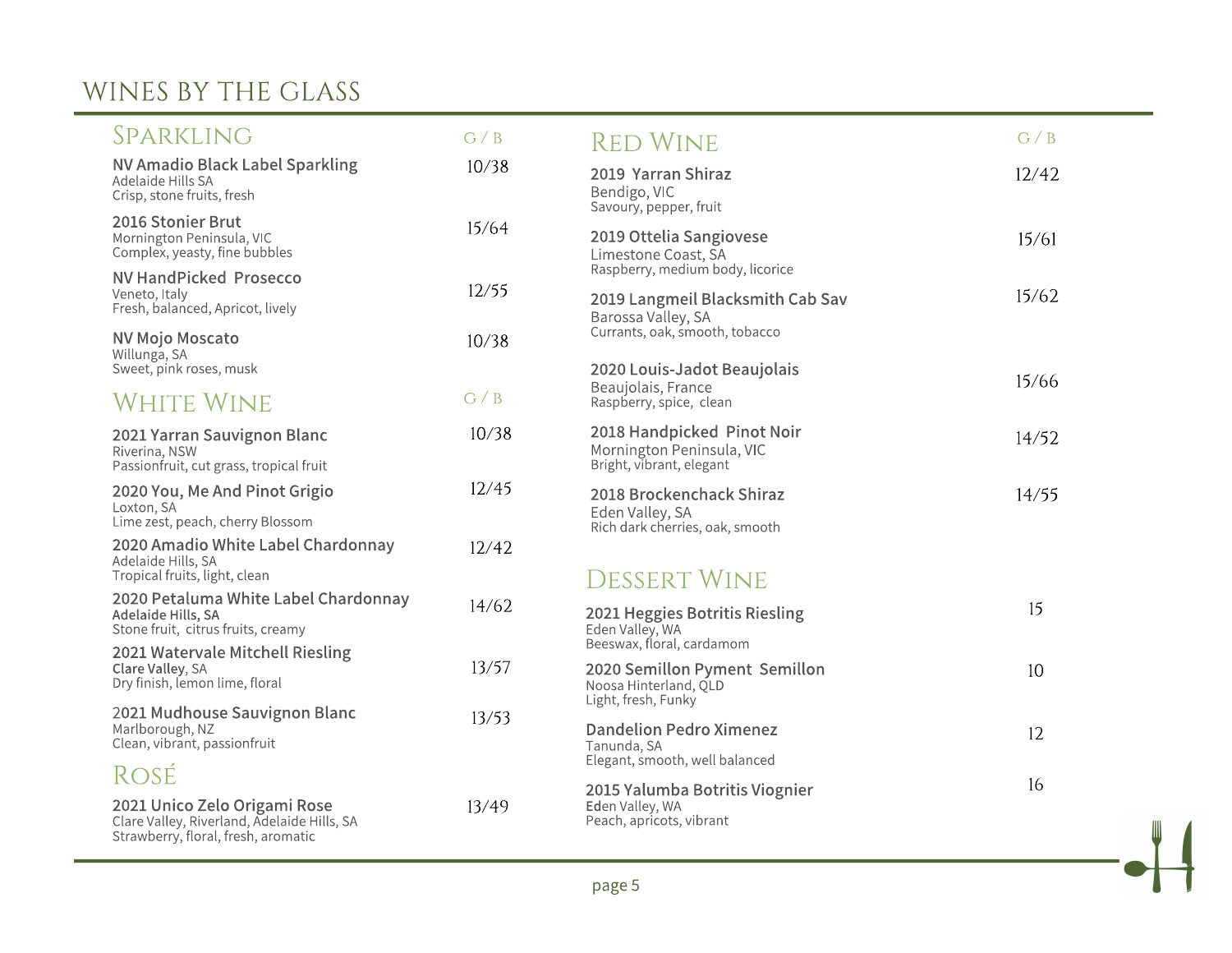After several years of visiting the Barossa Valley and falling in love with the region and its wine, long time Buderim residents Trevor and Marilyn Harch, purchased an established vineyard in the Eden Valley region in 2007. At that time, the vineyard was producing Riesling and Shiraz grapes. The vineyard is believed to have some of the oldest Riesling vines in Australia, having been planted in 1896 and the Shiraz in 1927.

The Vineyard has since grown and includes approximately 40 acres of vines, including Chardonnay, Pinot Gris, Cabernet Sauvignon and Pinot Noir.

| NV Brockenchack 'Great Scott' Sparkling Shiraz     | 48  |
|----------------------------------------------------|-----|
| 2021 Brockenchack 'Tru Su' Shiraz Rosé             | 38  |
| 2021 Brockenchack 'Mackenzie Williams' Riesling    | 55  |
| 2021 Brockenchack 'On Point' Pinot Grigio          | 40  |
| 2018 Brockenchack 'Miss Bronte' Cabernet Sauvignon | 64  |
| 2018 Brockenchack 'Hare Hunter' Pinot Noir         | 69  |
| 2018 Brockenchack 'Zip Line' Shiraz                | 55  |
| 2016 Brockenchack 'Jack Harrison' Shiraz           | 105 |
| 2018 Brockenchack 'William Frederick' Shiraz       | 220 |
| 2018 Brockenchack Charli Jaye Chardonnay           | 68  |
|                                                    |     |

All wines are Single Vineyard from the Eden Valley Region of South Australia.

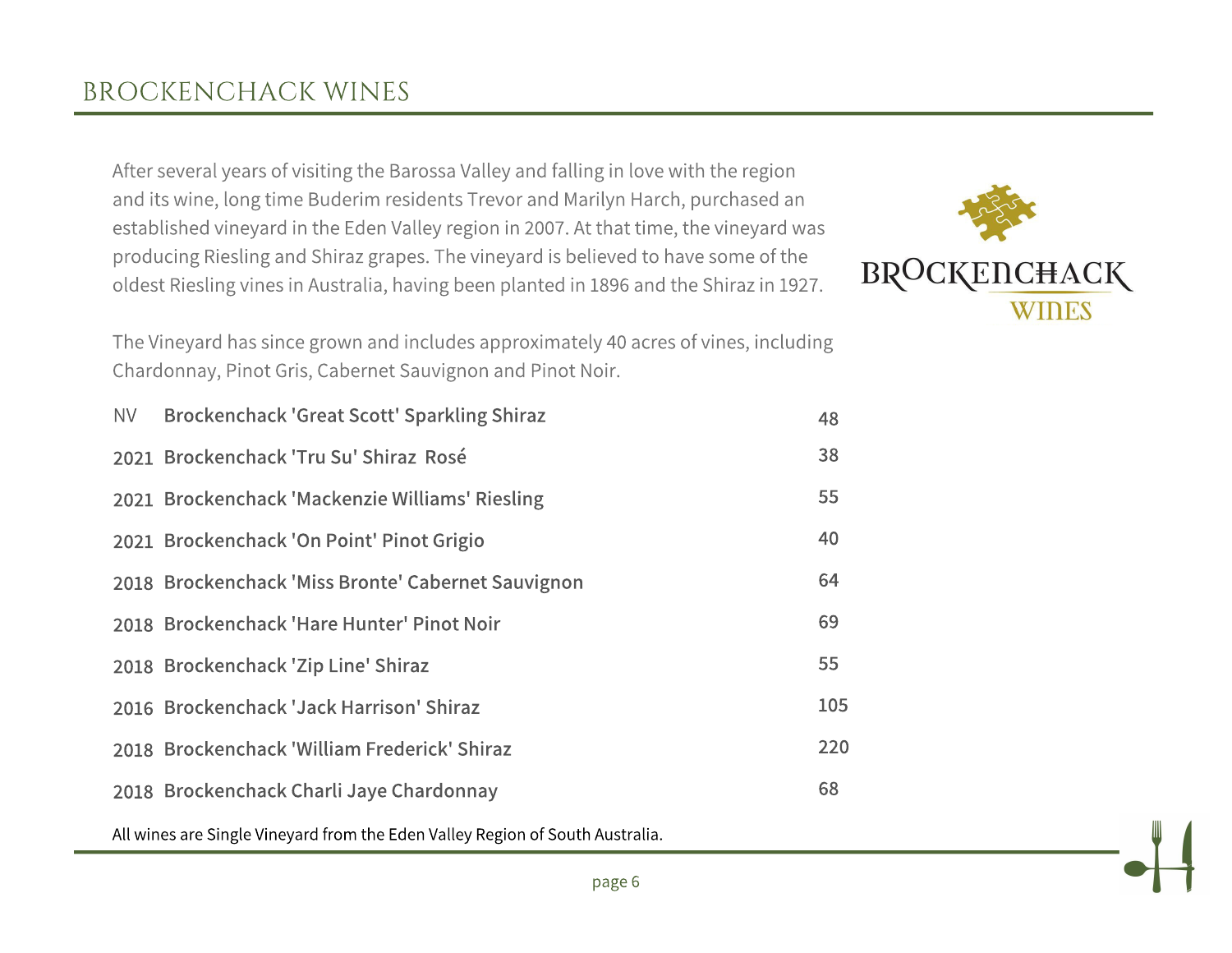# WHITE WINE

### SPARKLING & CHAMPAGNE

|           | 2020 Sunshine Coast Brut Cider Méthode Traditionelle | Sunshine Coast, QLD       | 49  |
|-----------|------------------------------------------------------|---------------------------|-----|
| <b>NV</b> | Pol Roger                                            | Champagne, France         | 165 |
| <b>NV</b> | <b>Handpicked Prosecco</b>                           | Veneto, Italy             | 55  |
|           | 2016 Stonier Brut                                    | Mornington Peninsula, VIC | 67  |
| <b>NV</b> | Amadio Black Label Sparkling Brut                    | Adelaide Hills, SA        | 38  |

#### WHITE VARIETALS

| 2020 Mitchell Waterval Riesling                   | Clare Valley, SA           | 57 |
|---------------------------------------------------|----------------------------|----|
| 2019 Mysterious Diggins Pinot Gris                | Bannockburn, NZ            | 51 |
| 2020 Salena You Me Pinot Grigio                   | Loxton, SA                 | 49 |
| 2018 First Creek Semillon                         | Hunter Valley, NSW         | 65 |
| 2014 Leasingham Classic Riesling                  | Clare Valley, SA           | 93 |
| 2021 Brothers Koerner Vermentino                  | Clare Valley, SA           | 57 |
| 2017 The Winery of Good Hope Chenin Blanc         | Stellenbosch, South Africa | 42 |
| 2020 Coteau De La Biche Domaine Pichot Vouray Sec | Loire Valley, France       | 72 |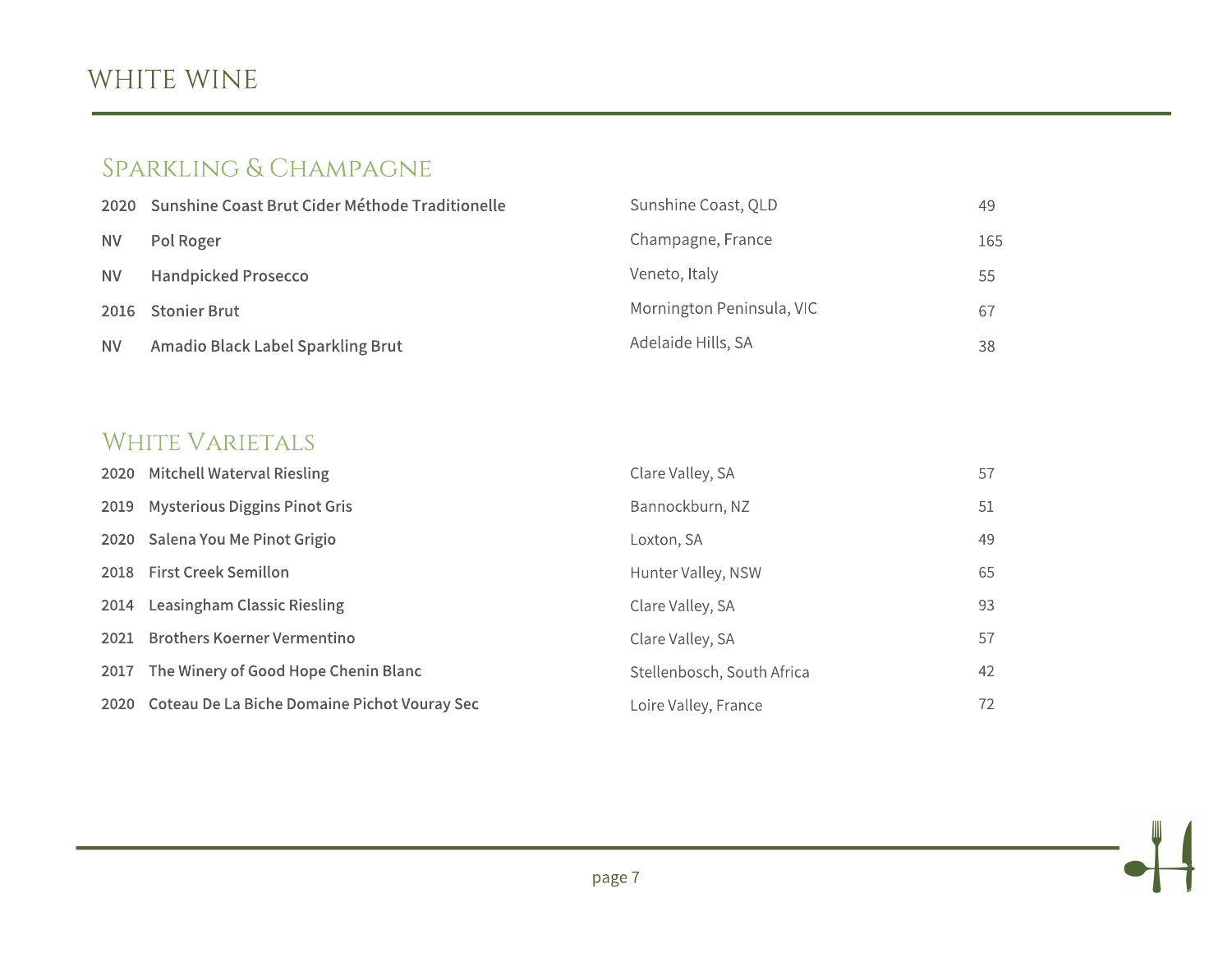# WHITE WINE

#### SAUVIGNON BLANC

|      | 2020 Mudhouse Woolshed Vineyard Sauvignon Blanc | Marlborough, New Zealand    |
|------|-------------------------------------------------|-----------------------------|
| 2019 | <b>Domaine Christian Sancerre</b>               | Loire Valley, France        |
|      | 2020 Coldstream Hills Sauvignon Blanc           | Yarra Valley, VIC           |
|      | 2020 Yarran Sauvignon Blanc                     | Yenda, NSW                  |
| 2020 | Klein Constantia Sauvignon Blanc                | Constantia, South Africa    |
| 2021 | Man O' War Sauvignon Blanc                      | Waiheke Island, New Zealand |
| 2021 | The Lane Block 10 Sauvignon Blanc               | Adelaide Hills, SA          |

53

75

72

42

72

65

57

#### CHARDONNAY

|      | 2020 Petaluma White Label Chardonnay    | Adelaide Hills, SA        | 62  |
|------|-----------------------------------------|---------------------------|-----|
| 2018 | <b>Brokenwood Forrest Edge Vineyard</b> | Margaret River, WA        | 117 |
| 2018 | Domaine William Fevre Chablis           | Chablis, France           | 93  |
|      | 2016 Lark Hill Biodynamic Chardonnay    | Canberra, NSW             | 115 |
| 2020 | Amadio White Label Chardonnay           | Adelaide Hills, SA        | 45  |
| 2018 | Brockenchack Charli Jaye Chardonnay     | Eden Valley, SA           | 68  |
| 2017 | Landaire Chardonnay                     | Padthway, SA              | 72  |
| 2020 | Mon Tout Heydays Chardonnay             | Margaret River, WA        | 70  |
|      | 2019 Stonier Reserve Chardonnay         | Mornington Peninsula, VIC | 121 |

 $\bar{\mathcal{I}}$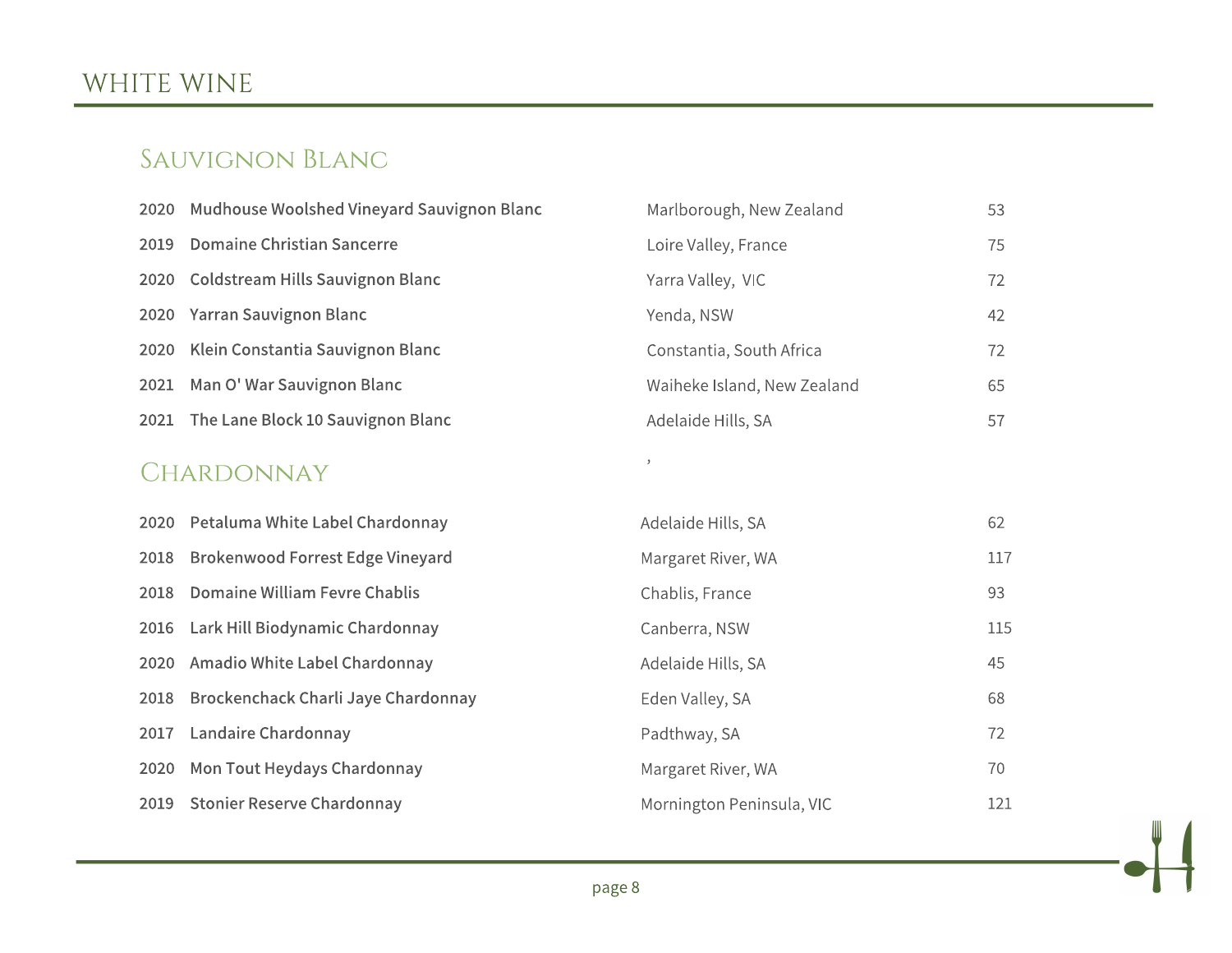### RED WINE

# ROSÉ

| 2021 Unico Zelo Origami Rose                 | Clare Valley, SA     | 49. |
|----------------------------------------------|----------------------|-----|
| 2020 Pungirosa Castel Del Monte Bombino Nero | Rivera Andria, Italy | 58  |
| 2020 La Vieille Ferme                        | Rhone Valley, France | 62  |
| 2021 Longview Juno Nebbiolo Rosato           | Adelaide Hills, SA   | 55  |

### PINOT NOIR & GAMAY

|      | 2018 Handpicked Pinot Noir                    | Mornington Peninsula, VIC | 57  |
|------|-----------------------------------------------|---------------------------|-----|
|      | 2019 Pooley Butchers Hill Single Vineyard     | Coal River, TAS           | 124 |
| 2017 | <b>Louis Freycinet Pinot Noir</b>             | Freycinet, TAS            | 95  |
|      | 2019 Red Claw Pinot Noir                      | Mornington Peninsula, VIC | 67  |
|      | 2018 Terra Sancta Pinot Noir                  | Bannockburn, NZ           | 79  |
|      | 2021 Scorpo 'Noirien' Pinot Noir              | Merricks North, VIC       | 63  |
| 2018 | <b>Handpicked Capella Vineyard Pinot Noir</b> | Mornington Peninsula, VIC | 189 |

#### MERLOT

| 2018 Tarrawarra Estate Merlot    | Yarra Valley, VIC  |    |
|----------------------------------|--------------------|----|
| 2018 Amelia Park Cabernet/Merlot | Margaret River, WA | 72 |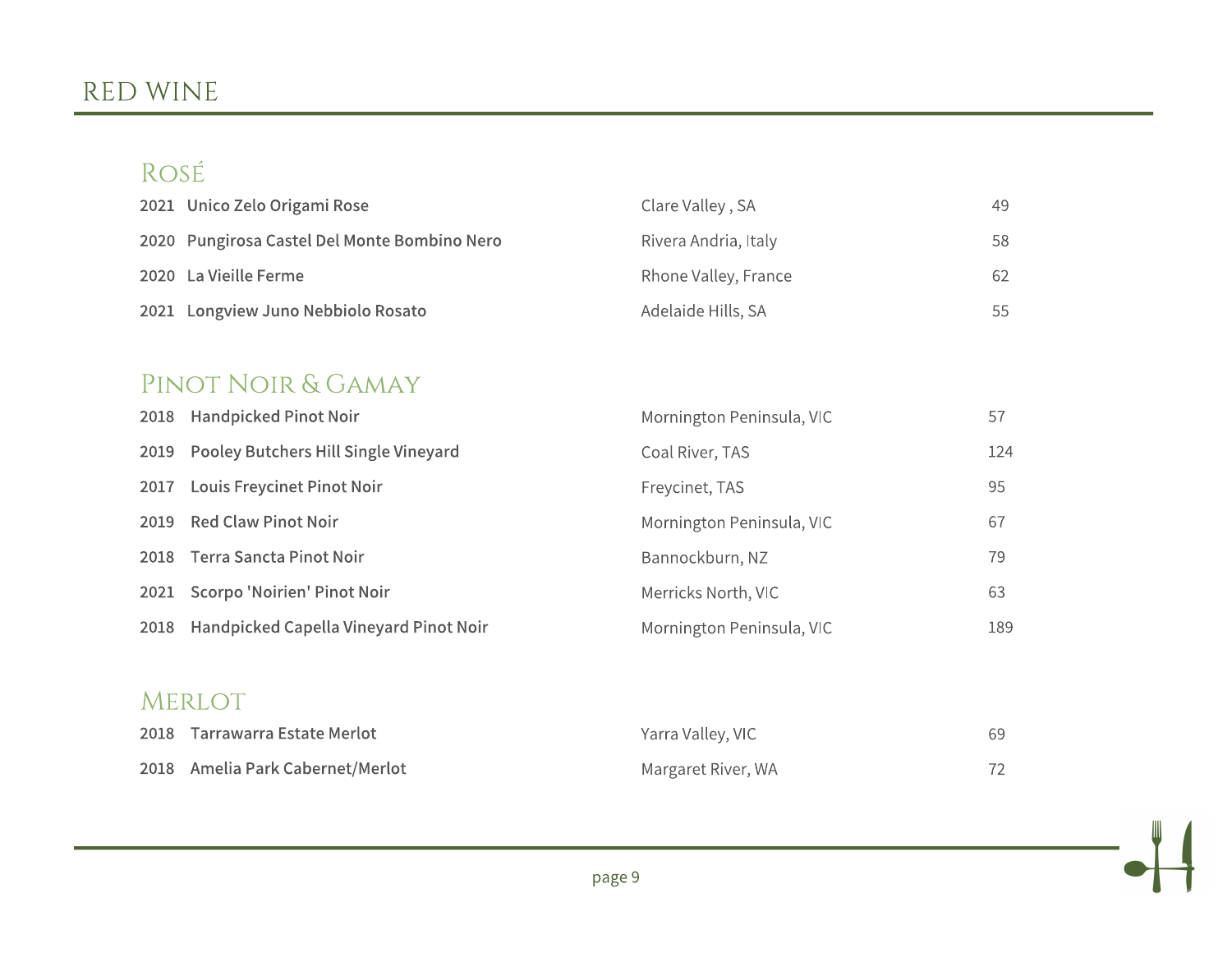# RED WINE

#### **RED VARIETALS**

|      | 2017 St Leonards Cabernet Franc        | Wahgunyah, VIC                 | 57  |
|------|----------------------------------------|--------------------------------|-----|
|      | 2016 Veroni Rosso Di Toscana           | Toscano, Italy                 | 65  |
| 2019 | <b>Leko Pinot Noir/ Merlot</b>         | Adelaide Hills, SA             | 72  |
| 2017 | Klein Constantia Red Blend             | Klein Constantia, South Africa | 113 |
| 2019 | San Lorenzo Rosso Conero Montepulciano | Osimo, Italy                   | 68  |
| 2020 | Ministry Of Clouds Grenache            | McLaren Vale, SA               | 69  |
| 2020 | <b>Primitivo Salento</b>               | Rivera, Italy                  | 72  |
| 2019 | <b>Ottelia Sangiovese</b>              | Limestone Coast, SA            | 61  |
| 2019 | Unico Zelo True Blue                   | Langhorne Creek, SA            | 59  |
| 2021 | Unico Zelo Fresh AF                    | Riverland, SA                  | 59  |

### CABERNET SAUVIGNON

| 2018 Handpicked Wines Cabernet Sauvignon         | Coonawarra, SA         | 58  |
|--------------------------------------------------|------------------------|-----|
| 2015 Jim Barry The Benbournie Cabernet Sauvignon | Clare Valley, SA       | 195 |
| 2015 Amadio Kangaroo Island Cabernet Sauvignon   | Kangaroo Island, SA    | 88  |
| 2019 Langmeil Blacksmith Cabernet Sauvignon      | Barossa Valley, SA     | 62  |
| 2014 Silver Palm Cabernet Sauvignon              | Santa Rosa, California | 85  |
| 2019 Bowen Estate Cabernet Sauvignon             | Coonawarra, SA         | 69  |
| 2016 St Huberts Cabernet/Sauvignon               | Yarra Valley, VIC      | 75  |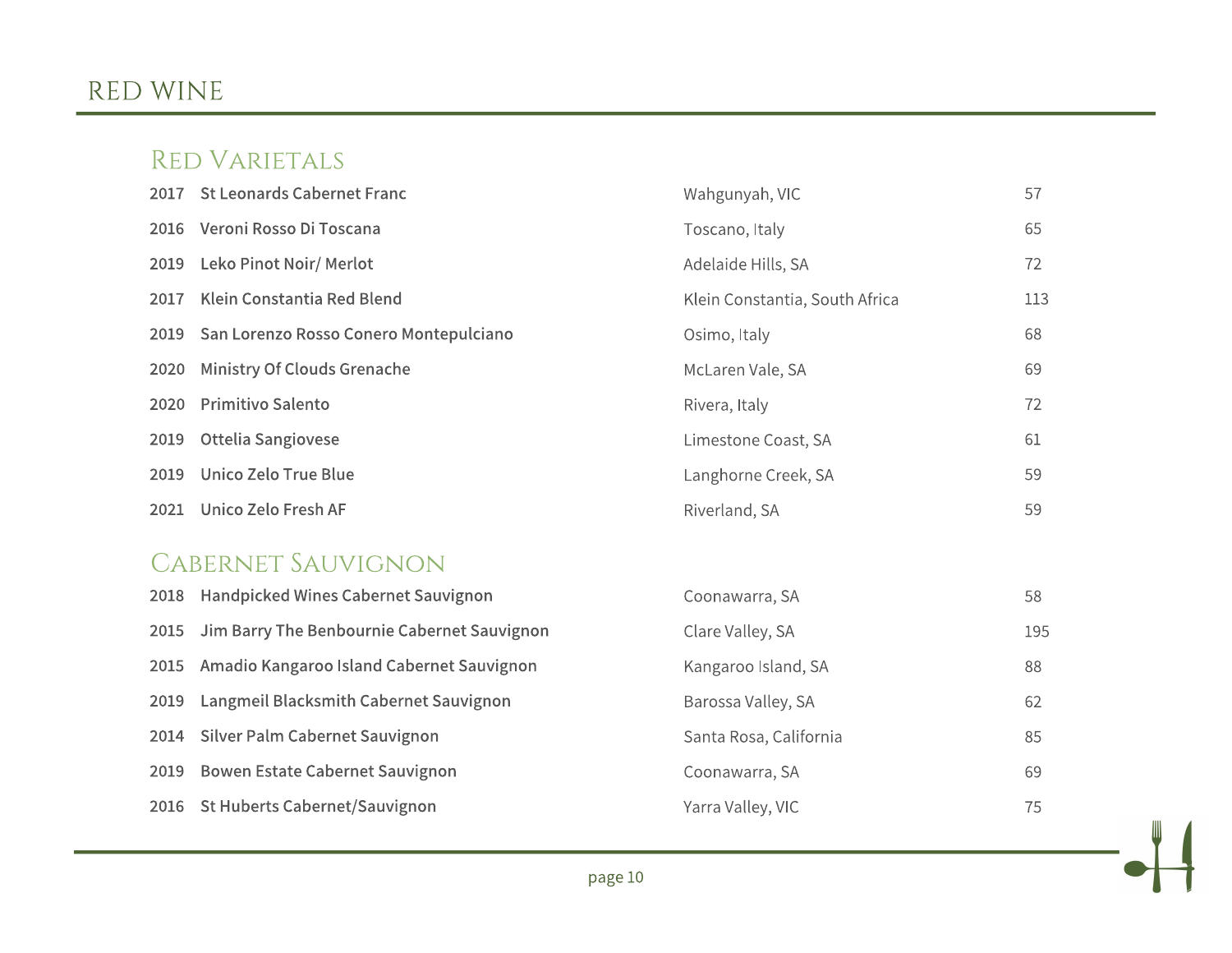### SHIRAZ

| 2018 | <b>Handpicked Wines Shiraz</b>                   | Barossa Valley, SA   | 58  |
|------|--------------------------------------------------|----------------------|-----|
| 2017 | <b>RSW Wirra Wirra Shiraz</b>                    | McLaren Vale, SA     | 115 |
| 2018 | <b>Brockenchack Zipline Shiraz</b>               | Eden Valley, SA      | 55  |
| 2020 | Soumah Syrah                                     | Yarra Valley, VIC    | 81  |
| 2020 | <b>Tscharke Matching Socks, Touriga Nacional</b> | Barossa, SA          | 52  |
| 2018 | <b>Croze-Hermitage Vincent Paris</b>             | Rhone Valley, France | 125 |
| 2019 | <b>Woodhenge Basket Press Shiraz</b>             | McLaren Vale, SA     | 70  |
| 2020 | <b>Tscharke Shiraz Shiraz Shiraz</b>             | Barossa, SA          | 52  |
|      |                                                  |                      |     |
|      | <b>DESSERT WINE</b>                              |                      |     |
| 2020 | Mojo Moscato                                     | McLaren Vale, SA     | 38  |
| 2020 | Semillon Pyment Winter Mead                      | Noosa Heads, QLD     | 75  |
| 2019 | <b>Heggies Botrytis Riesling</b>                 | Eden Valley, SA      | 68  |

**Heggles Botrytis Riesling SOTA** 2019 Piemonte Brachetto

2015 Yalumba Botritis Viognier